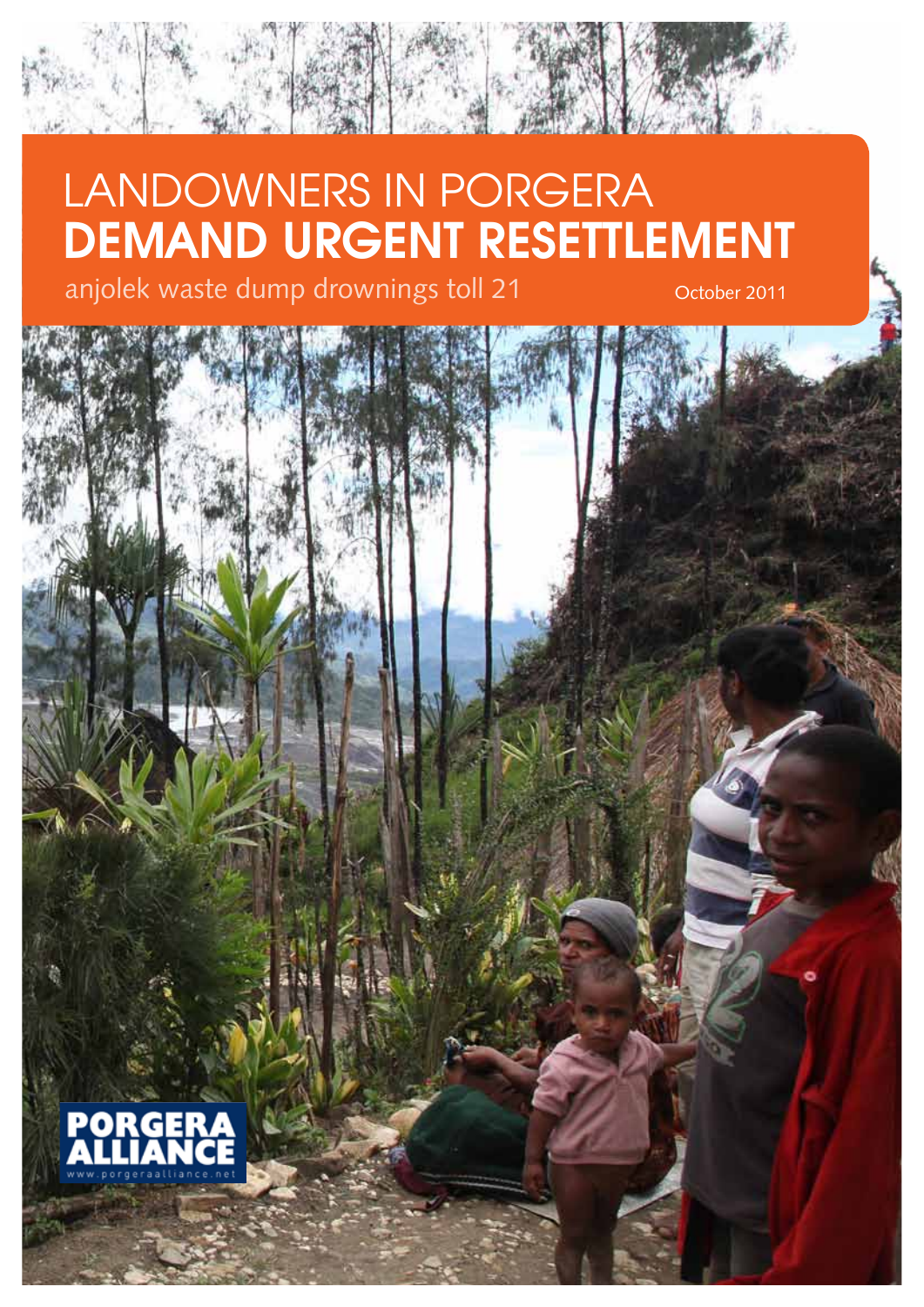### LANDOWNERS IN PORGERA DEMAND URGENT RESETTLEMENT

October 2011

Report Submitted To: BARRICK GOLD & PORGERA JOINT VENTURE LOCAL MP & ENGA PROVINCIAL GOVERNMENT MINING MINISTER & THE DEPARTMENT OF MINING PNG MINERAL RESOURCE AUTHORITY PJV QUARTERLY MINING REVIEW COMMITTEE

This report was prepared by Jeffrey Simon and authorized by the chairman of Porgera Alliance & Porgera Landowners Association Mark Tony Ekepa.

For more information: Porgera Alliance website: www.porgeraalliance.net Mr. Jeffery Simon: jeffery.simon11@gmail.com, Phone: + (675) 5478425 Mr. Mark T. Ekepa: emarktony@gmail.com, Phone: + (675) 5478425 Jethro Tulin: jctulin@gmail.com

Cover Photo: Damian Baker

PORGERA ALLIANCE www.porgeraalliance.net

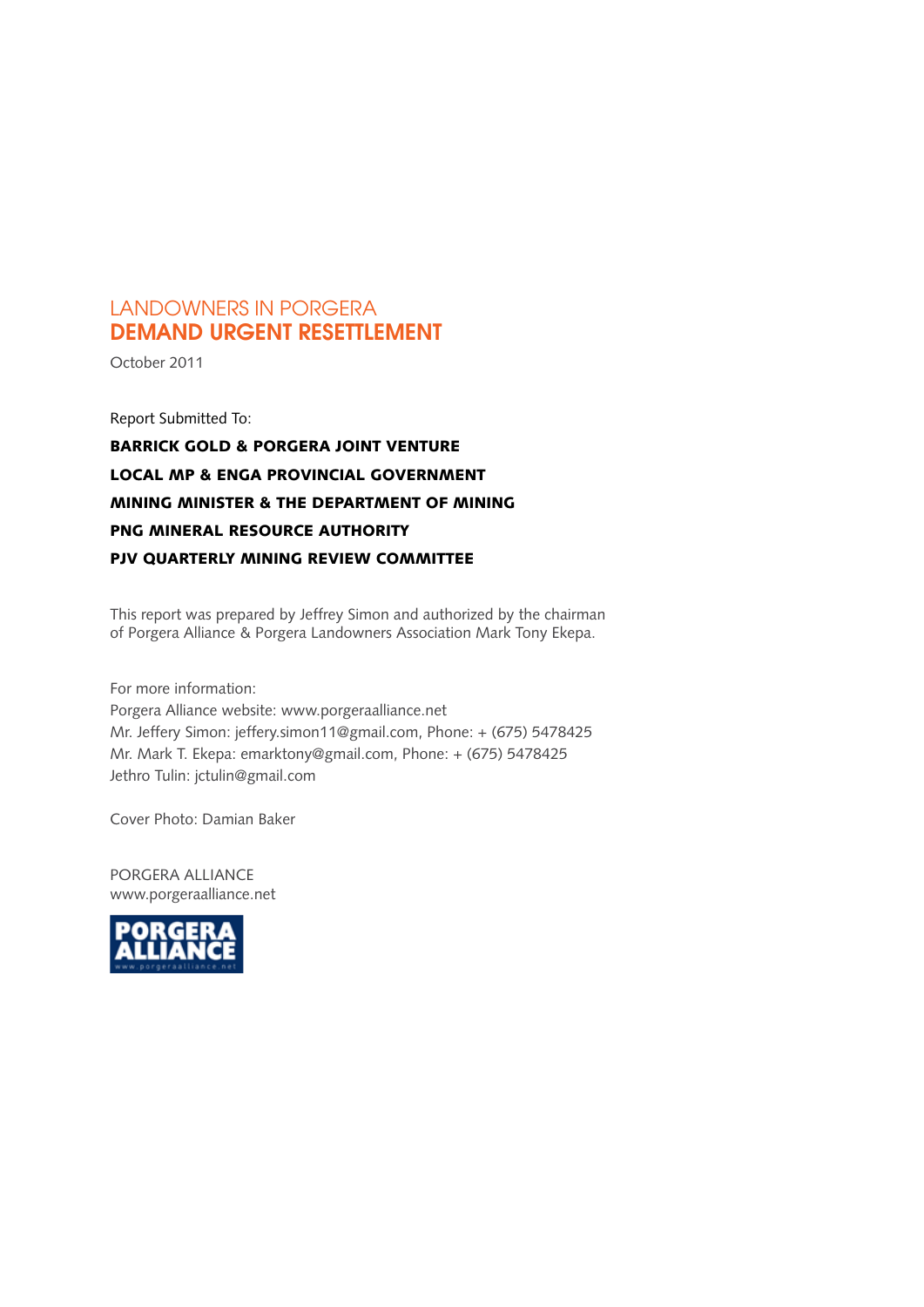# **CONTENTS**

| 1. Introduction                                   | 2  |
|---------------------------------------------------|----|
| 2. Erosion of Basic Human Rights                  |    |
| 2.1 Relocation & Resettlement                     | 3  |
| 2.2 Health Issues                                 | 4  |
| 2.3 Torture, Rape, Injuries, Drownings & Killings | 4  |
| 2.4 Memorandum of Understanding                   | 4  |
| <b>3. Death Toll At Waste Dumps</b>               |    |
| 3.1 Anjolek waste dump                            | 6  |
| 3.2 Apalaka, Kewai, Paitene and Timorop villages  | 10 |
| 3.3 Other villages of the SML area                | 10 |
| <b>Demands from Landowners</b>                    | 12 |
| <b>Appendices</b>                                 |    |
| i. Recent death #1                                | 13 |
| ii. Recent death #2                               | 14 |
| ii. Recent death #3                               | 15 |
| iv. Porgera mine dump and tailings                | 16 |

### ACRONYMS

| <b>ATA</b> | <b>Akali Tange Association</b>   |
|------------|----------------------------------|
| <b>DPM</b> | <b>Deputy Prime Minister</b>     |
| <b>LMP</b> | Lease for Mining Purpose         |
| <b>MOU</b> | Memorandum of Understanding      |
| <b>NEC</b> | National Executive Council       |
| <b>PJV</b> | Porgera Joint Venture            |
| <b>PLA</b> | Porgera Land Owners Association  |
| <b>SML</b> | <b>Special Mining Lease area</b> |
|            |                                  |



PHOTO: DAMIAN BAKER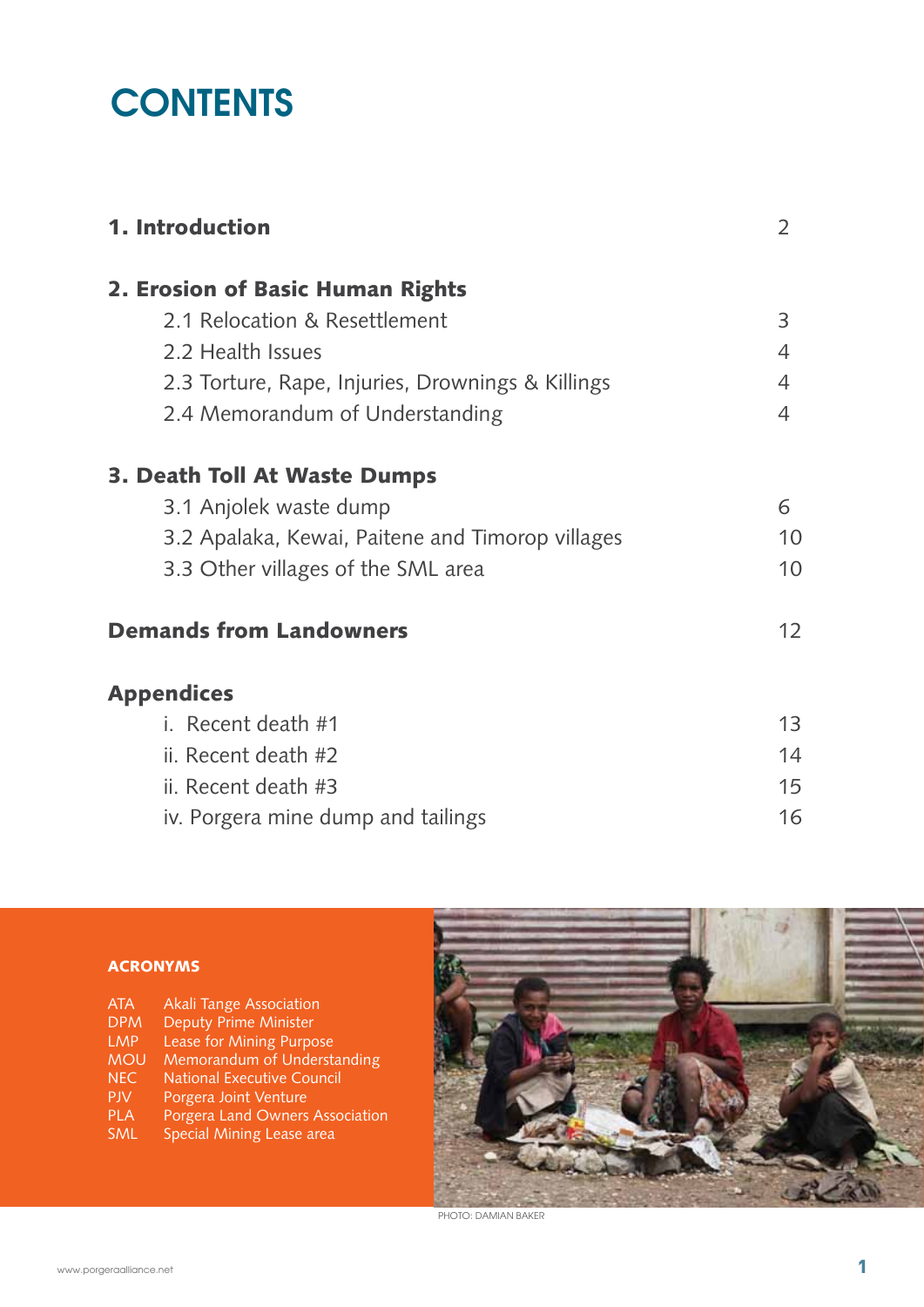## 1. INTRODUCTION

The lives and livelihoods of the indigenous communities living within the Special Mining Lease Area of the Porgera mine are in constant danger and are unable to change their conditions for survival. This is due to negligence of Barrick Porgera Joint Venture (PJV) with regard to the free, prior and informed consent and consultation of the local community, and deliberate or at least bureaucratic and professional misconduct.

Located in the Enga Province in the central highlands of Papua New Guinea, mining essentials such as limestone for neutralising waste, gas for electricity and water for smelter cooling and gereneral purposes are all available in short reach within and around the vicinity. This allows the mine to be capable of high production at inexpensive costs.

The mine was originally owned and operated by Placer Dome. In 2006, Canadian mining giant Barrick Gold acquired 100% of Place Dome's shares. The Porgera gold mine is now a 95%-owned subsidiary of Barrick.

In 1986, a poor mining plan was tabled by the authorities and Placer Dome. The mining company assumed at that time that the mine would last for a mere six years, processing only 8,500 tones of ores per day. Thus, the mining agreement Memorandum of Understanding (MOU) between the relevant parties was signed under very poor planning conditions. Landowners of the mining zone were resettled not further then the edge of their own land. Land and homes for the next generations were not considered.

In 1993, in the mine's sixth year of operation, Placer Dome sought variations to the mining plan: proposing to expand production by 15,400 tonnes per day and extending the life of the mine. This was considered without a renewal of the MOU and without properly consulting the Landowners who would be affected or displaced. Despite the mine

having celebrated its 20th Anniversary in 2010, the MOU has not been renegotiated to date.

'The original approvals for the Porgera mine were granted on the basis of an ore processing rate of 8,500 tonnes per day and the disposal of 64,000 tonnes per day waste rock, the majority of which would be contained in stable dumps. In 1993, the company applied for and was granted a variation to the permit, which allowed for an increase in the ore processing rate to 15,400 tonnes per day with a corresponding increase in the discharge of tailings. In 1995, PJV submitted a request for an additional variation to the discharge permit, which allows for an increase in the ore processing rate to 17,700 tonnes per day and the discharge of waste rock to 210,000 tonnes per day. Approximately half of the waste rock would be stored in a stable facility and the remainder disposed of into two erodible dumps. The increased has lowered operating costs and lead to lower cut-off grades and increased metal recovery grades'.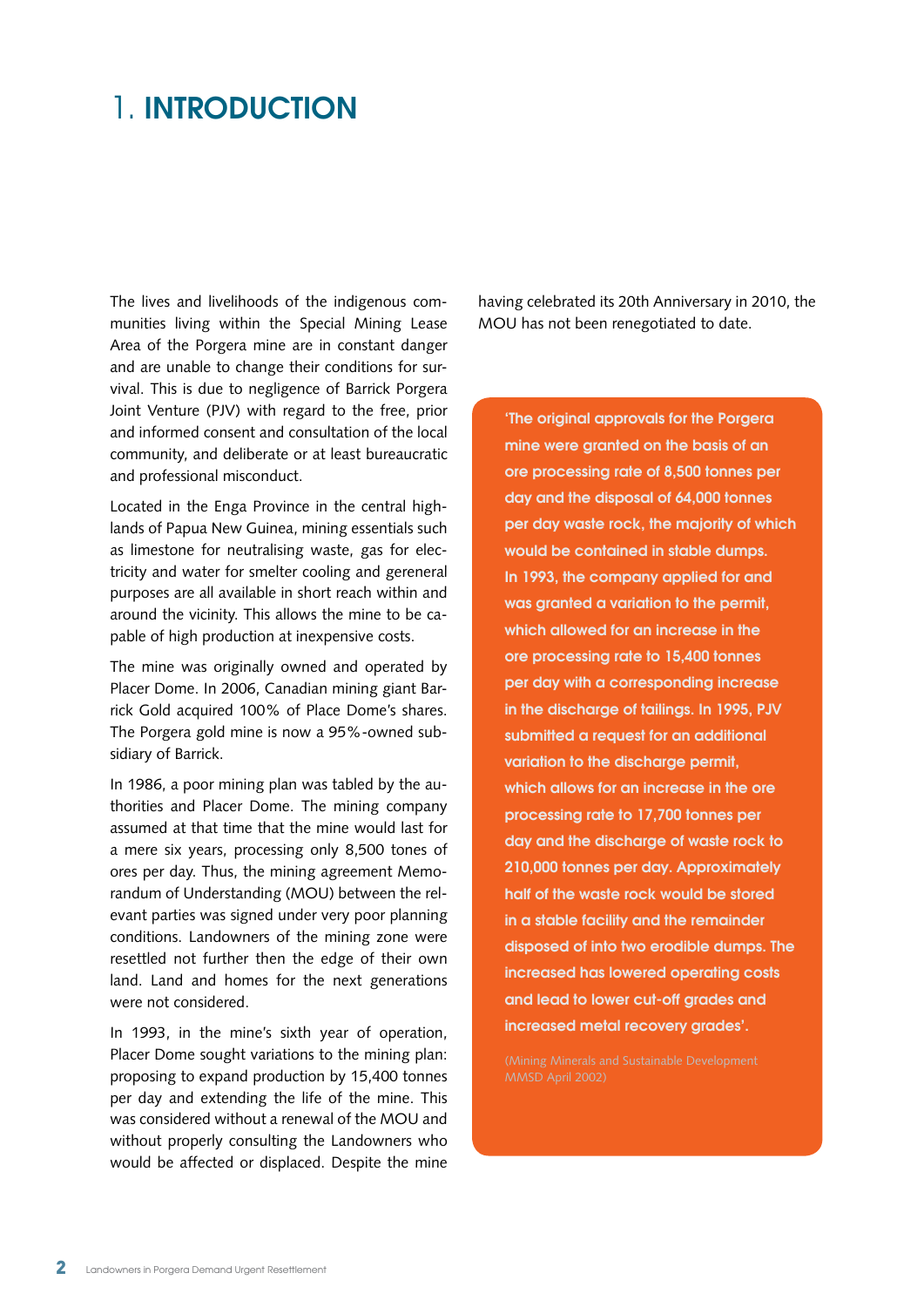## 2. EROSION OF BASIC HUMAN RIGHTS

Despite the realisation that 96% of the Special Mining Lease (SML) landowners required urgent resettlement (as per a survey conducted by the URS Consultants of Canada in August 2006) nothing has been done to progress this situation.

The state and transnational corporation, Barrick Gold, have given little consideration for human rights in the area. The local Indigenous population is not protected; daily, they are facing starvation, health issues, sickness and the threat of being killed by the mine's security and mines debris. Emotionally and spiritually they face the fear of death threats, torture, rape, detention, disappearance and do not have the freedom of expression due to the absence of an independent judiciary.

A recent National Court ruling grants PJV "exclusive rights of occupancy" to its Special Mining Lease (SML) area. This recent decision further erodes the rights of the landowners still living within this area, eroding even the most basic human rights for life, livelihoods and security. This includes the right to:

- administration of justice,
- freedom of expression,
- freedom of residence and movement.
- traditional and cultural practices including sacred sites,
- adequate standard of living including food, clothing, health and housing,
- education and prosperity,
- clean water and clean air, and
- rest and leisure.

#### 2.1 Relocation and Resettlement

The extension and expansion of the mine has not taken into consideration the resettlement needs of more than 10,000 local people, which consist of 7 clans and 24 sub clans. More than 6,000 families live on the same peak as the mine, none of these indigenous villages have been relocated.

The current and very poor relocation practice of Barrick PJV is to 'handpick' homes based on geotechnicalities and based on an individual agreement signed with selective groups. There is little to no consideration of areas that are socioeconomically and environmentally affected. Communities living adjacent to the mine are often exposed to noise, dust and water pollution, as well as the seismic impact of the mine. Additionally, the processes of the company have by-passed local community authorities like the Porgera Landowners Association (PLA).

Barrick's relocation practice has proved to be ineffective, causing displacement of families. Families who receive payment are not acquiring new land and homes with those funds. Instead they are simply moving closer to their sub clan, resulting in villagers crowding together and living like squatters on their own traditional lands.

The local community is left in a crisis situation:

- The underground mining is still exploiting the underneath of many villages.
- • The surface mine pit continues to deepen and widen.
- Stock piles and waste dumps are building up and gradually occupying the areas of the concerned villages.
- The waste tailings and debris are dumped on either sides of the peak, covering massive amounts of local land with floods and sediments, enclosing the peak on every side with waste.

Fresh water, food gardens, local mining sites and reliable ecosystems are being threatened or are already lost.

The impacts of this situation are:

- health issues due to unclean environment,
- • birth defects due to mine pollution,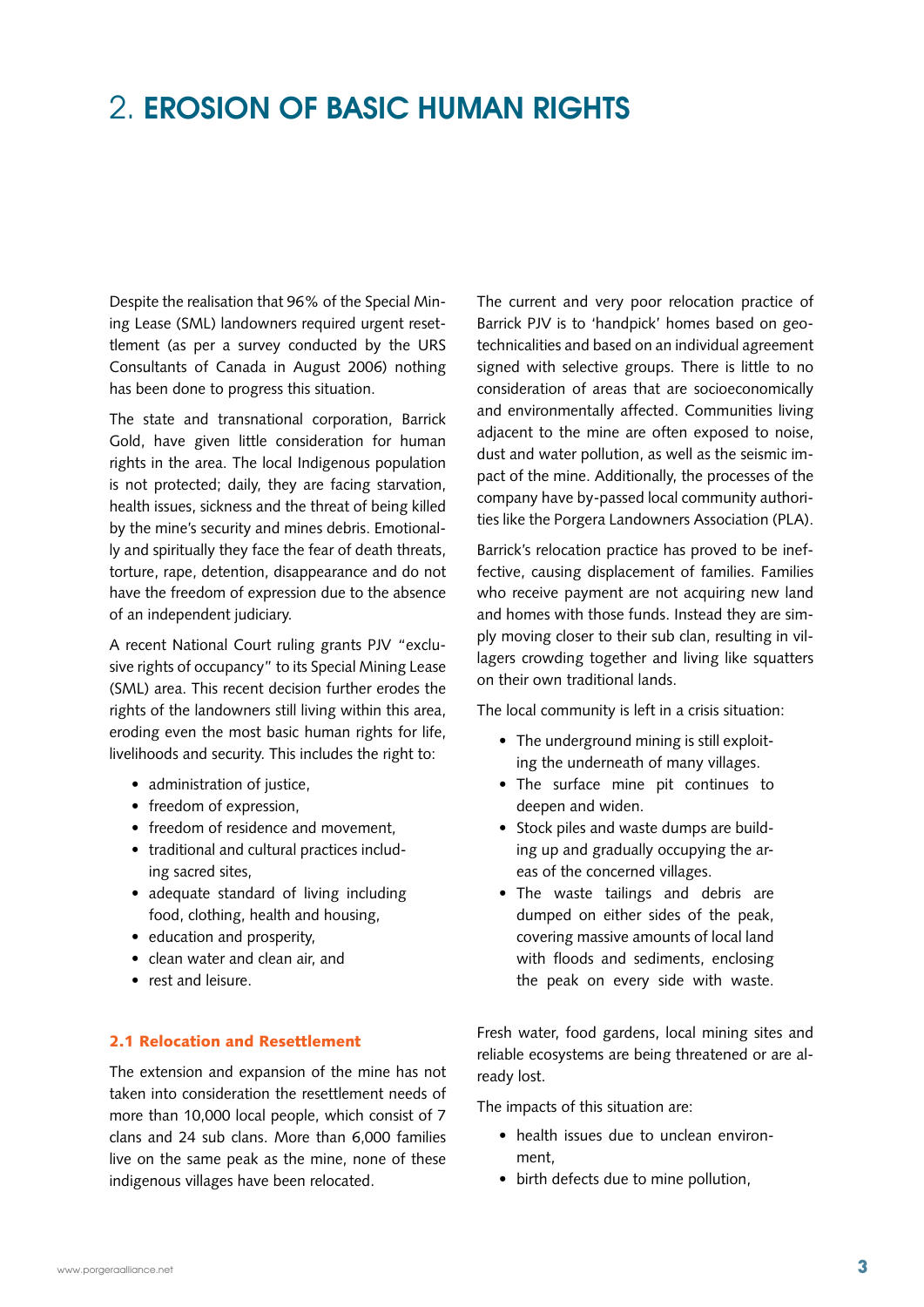- drowning in the mines tailing floods,
- shooting, rape or torture of trespassers by the mine security,
- food shortages due to food gardens being destroyed by the mine waste,
- trade disruption due to local alluvial gold panning sites being covered by mines debris and sediments,
- • education disruption due to classrooms being displaced by the mine debris, and
- • deprivation of basic services due to unstable land, which has discouraged community infrastructure development.

#### 2.2 Health Issues

About 10% of the babies born in the Porgera Valley are abnormal, in most cases they are born with either defective or missing limbs. The infant mortality rate is also high.

Table 1 shows some of the common diseases found in Porgera, the cause of these diseases and the average annual total patients diagnosed and recorded from 1996 to 2004. The months of December in 1996 and 2000 are not included in the table. The average annual rate has been rounded off.

#### 2.3 Torture, Rape, Injuries, Drownings & Killings

The current record of abuses caused by Barrick PJV have been registered and documented since the start of the Porgera mining operations by the Akali Tange Association (ATA), a member of the Porgera

Alliance [see Table 2].

This brings the death toll to over 80, an injury toll to over 68 and the number of women raped in Porgera by mine security to over 14. More abused community members have not been registered with the ATA/Porgera Alliance, but can be identified.

In early 2011, Barrick PJV admitted to rape allegations by responding to a Human Rights Watch report. In their letter of response, they stated that they were to implement measures to prevent further occurrences. Thus, the victims now have a reason to expect that Barrick PJV will compensate the victims of abuse for damages.

#### 2.4 Memorandum of Understanding

The mine has gradually expanded and it's life extended over the past 20 years without the consent of the landowners. Landowners have repeatedly called for a renewal of the MOU including compensation for loss of land, environmental destruction, relocation and for any deaths that have occurred because of the mine.

The Papua New Guinean government continues to ignore:

- mining production monitoring,
- • environmental and socioeconomic sustainability,
- mine inspection procedures,
- land owner consent, and
- OECD guidelines.

| ----- | × |
|-------|---|

| 4878<br>3619 |
|--------------|
|              |
|              |
| 244          |
| 1245         |
| 73           |
| 1948         |
| 877          |
|              |

*(Porgera Hospital Record)*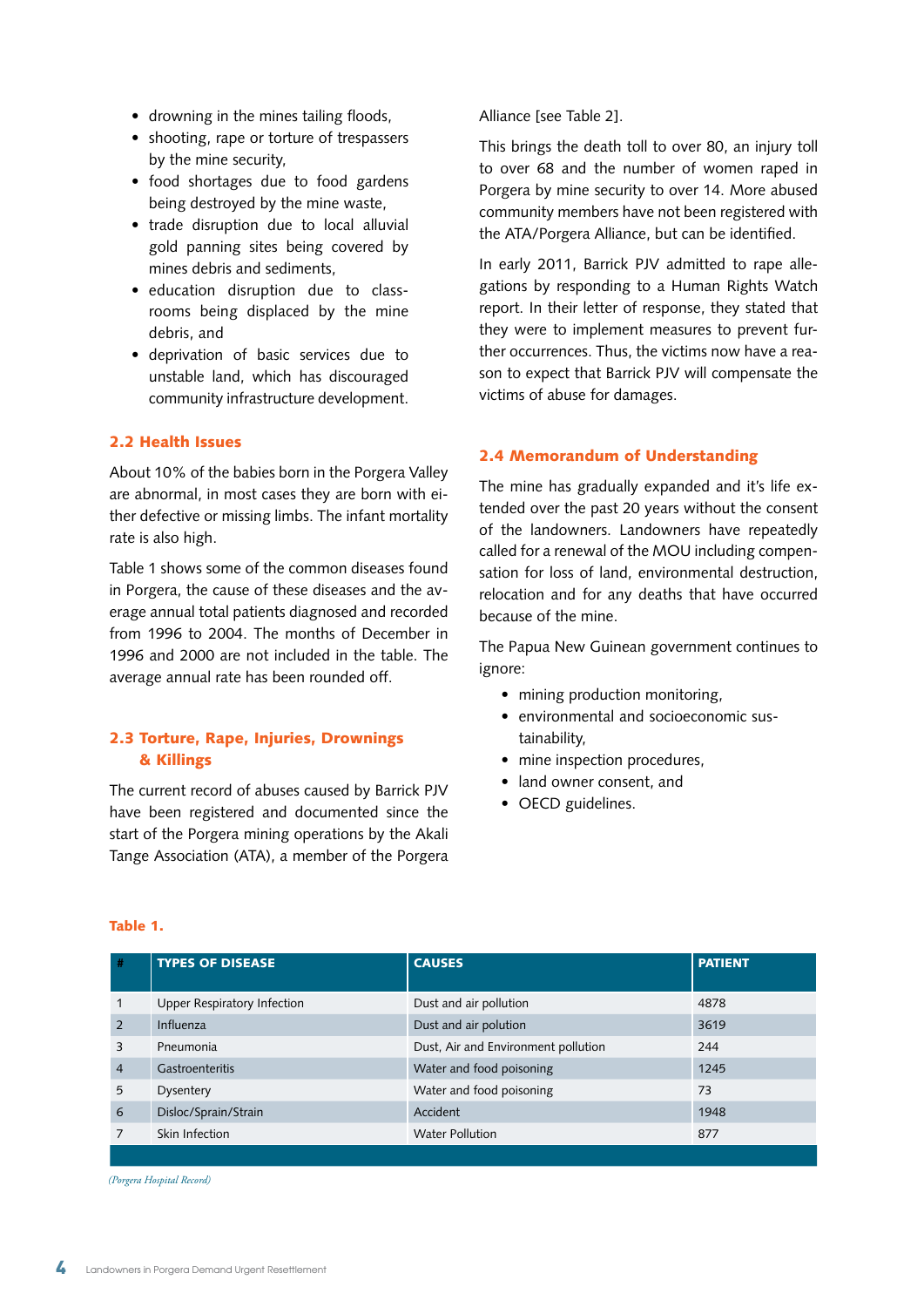#### Table 2.

| #              | <b>PARTICULARS</b>                                                       | <b>TOLL</b>    |
|----------------|--------------------------------------------------------------------------|----------------|
| $\overline{A}$ | Deaths caused by PJV gun shots                                           | 19             |
| B              | Injuries caused by PJV gun shots                                         | $24 +$         |
| C              | Deaths caused by drowning (Anawe and Anjolek dump)                       | 24             |
| D              | Injuries caused by drowning (very often)                                 | Not registered |
| E              | Other deaths physically caused by mining activities                      | $33 +$         |
| F              | Other injuries physically caused by mining activities (very often)       | Not registered |
| G              | Injures and deaths caused by toxic substances from the mine. (technical) | Not registered |
| н              | Deaths done by torturing                                                 | $4 +$          |
| $\mathbf{I}$   | Injuries done by torturing                                               | $44 +$         |
| J              | Detentions – are done very often and cannot be numbered.                 | Not registered |
| К              | Rapes done by the mine guards                                            | $14 +$         |
|                | Rape attempts by the guards (very often)                                 | Not registered |

The mining company has:

- avoided implementing its international codes of conducts;
- avoided OECD guidelines as per the OECD Declaration on International Investments and Multinational Enterprises;
- suppressed and oppressed landowners from speaking their rights by means of threatens;
- applied the divide and rule tactics within the community;
- used excessive force to take land:
- allowed it's mine security to use a 'shoot to kill' policy detained local; community found trespassing or scavenging ore for gold at the mine site;
- • discharged toxic substances from the mine downstream.

After losing food gardens, small scale alluvial mining sites, community infrastructure and having insufficient or no mining benefits at all, more than 95% of the indigenous community sustain their living with gold obtained either at the restricted mine dumps or pit. They are branded 'illegal miners' by the state and the company and are constantly threatened with death, injury and/or detention.

It is predicted that:

- People will continue to enter the mine site for gold to sustain their life, despite the threat of being killed, detained, raped or tortured at the hands of the mine's security guards.
- Local indigenous community will lose lives in the future if they are not resettled with sufficient benefits and supplements.
- The more than 10,000 (SML & LMP) people will lose all of their land and gain inadequate or no compensation and supplements for sustaining their future.
- The Barrick PJV Mining Company will spend more on short-term measures to control its impacts than it would if they took up the long-term and much needed strategy of relocating the entire SML villages once and for all.

The resettlement of landowners and community away from the mine would help eradicate the problems listed above.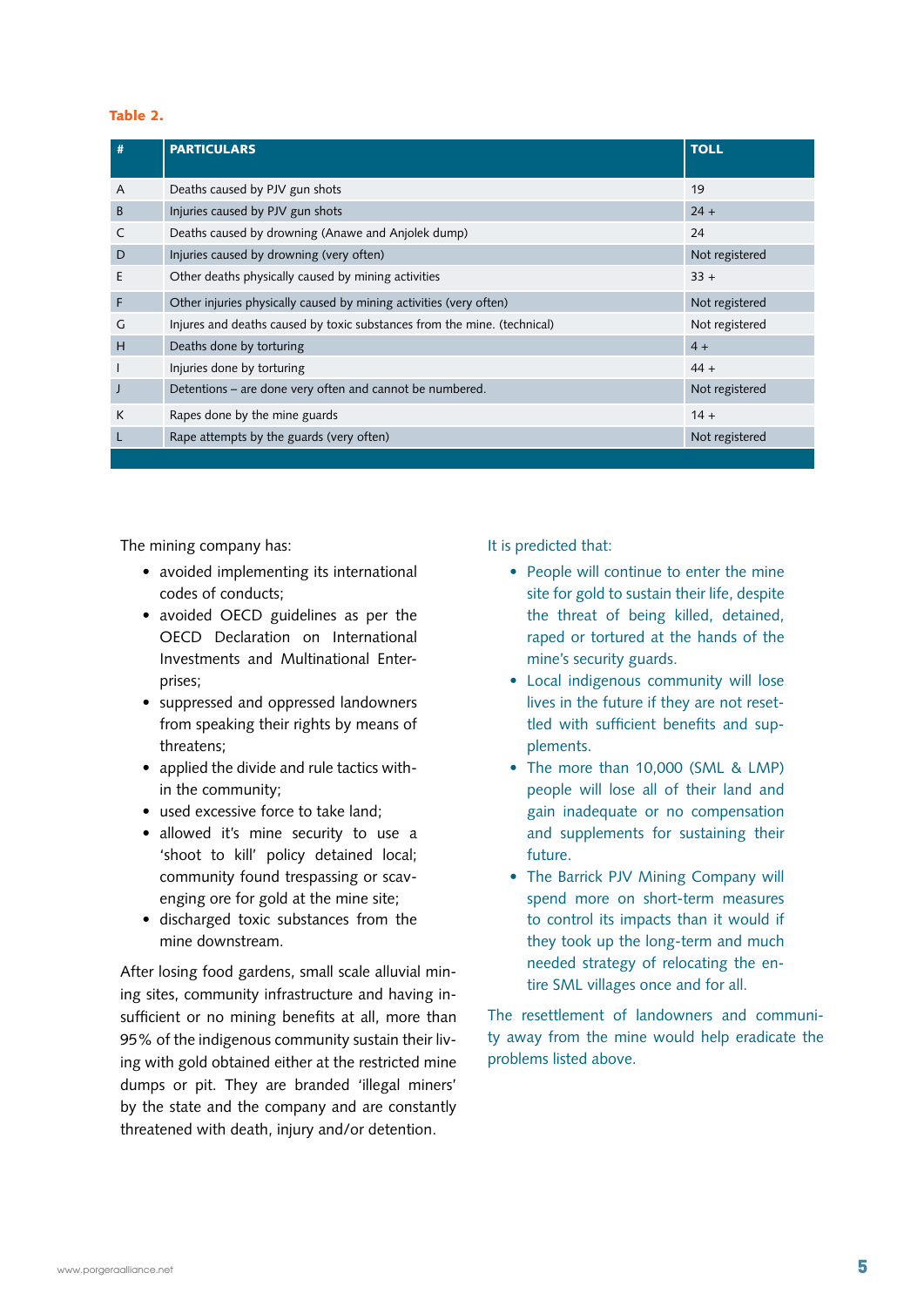### 3. DEATH TOLL AT WASTE DUMPS



On March 15, 2011, Raymond Waipa (above) aged 18 of Apalaka Village drowned in a mine tailings flood at the Anjolek dump while crossing to the next village. A month later, on the April 19, 2011, Lona and her younger brother Enoch Puyo also sank in mine debris in the same area. In that same month, on April 25, 2011, another child drowned at the Anawe dump.

#### 3.1 Anjolek and Anawe waste dumps

The Anjolek and Anawe dumps are the two major dumping sites of the mine. The mine discharges excavated waste debris and tailings into the two sites. These two sites have both natural and mine waste rivers flowing downstream, causing the mine debris to erode and cover massive amounts of land. These broad erodible dumps flow between the SML villages denying travel and transport between villages and commercial locations.

There are villages in the Special Mining Lease (SML) area that are trapped in between the two erodible dumps which meet downstream as seen in this photo. Traditional foot paths and bridges have been covered by mine waste. The Anjolek erodible dump and tailing streams are situated between the villages yet there is no bridge for people to cross safely. Men, women and children – regardless of age – risk drowning in the quicksand or being covered by land slides. Houses, land and gardens including domestic animals, native treasures and sacred places have been destroyed.

s in Porgera Demand Urgent Resettlement

OPEN PIT ANAWE WASTE TAILINGS ANJOLEK ERODIBLE DUMP  $\overline{\mathcal{L}}$  $\downarrow$ >  $\sqrt{2}$  $\overline{\mathcal{L}}$ > >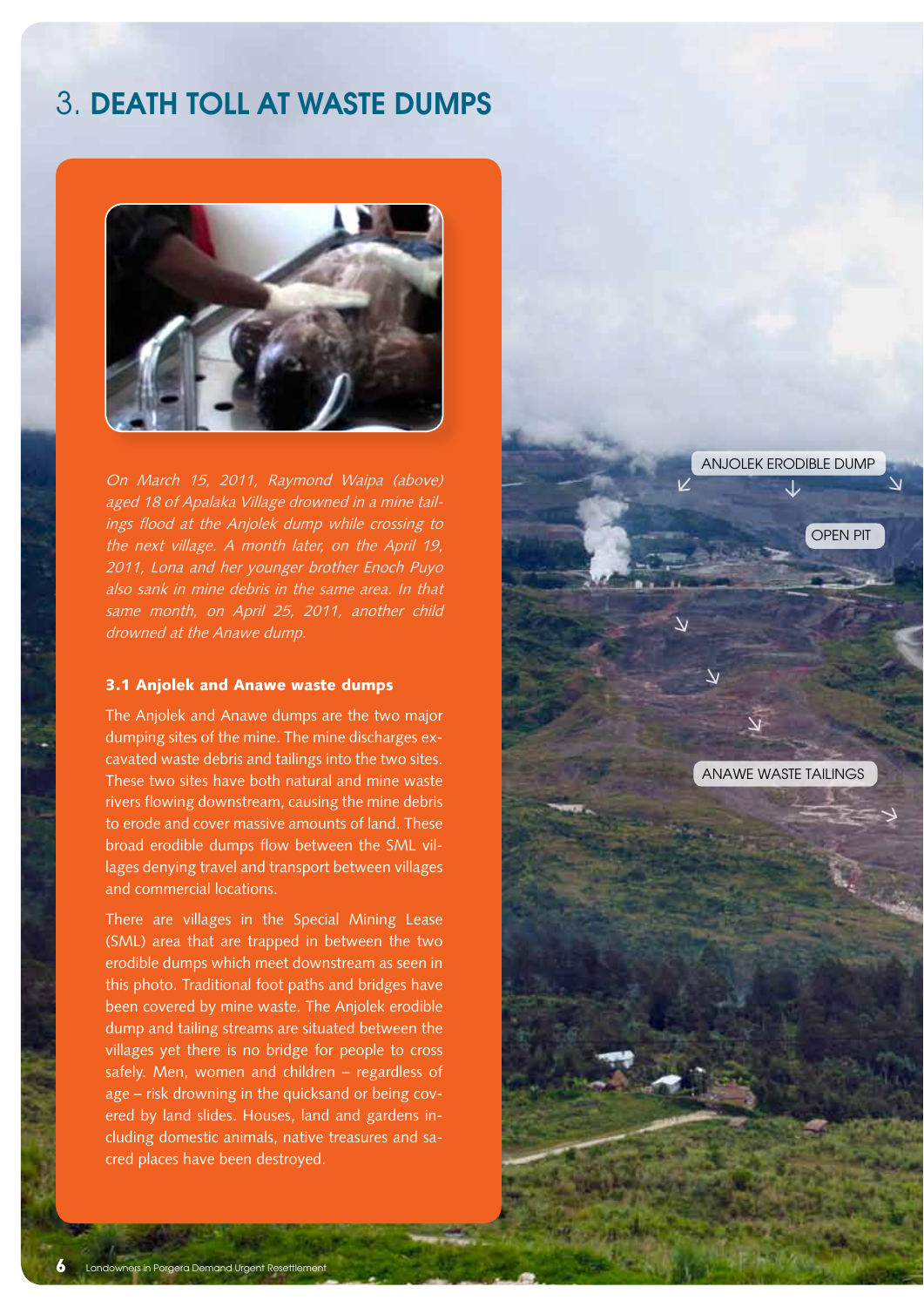### ANJOLEK AND ANAWE ERODIBLE DUMPS



>

 $\rightarrow$ 

 $\leftrightarrow$ 

WANGIMA VILLAGE

ANAWE ERODIBLE DUMP

www.porgeraalliance.net  $\blacksquare$ 

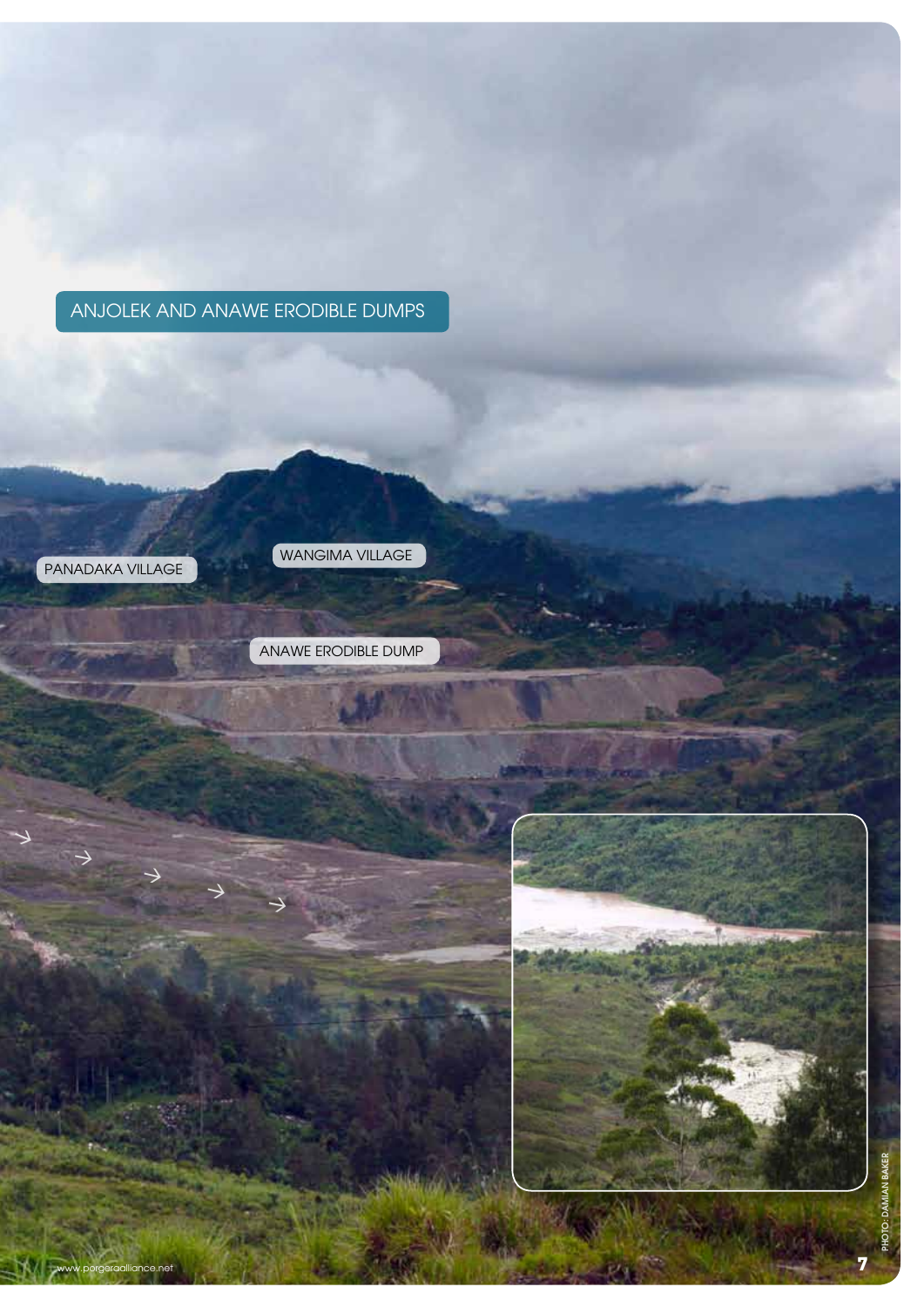#### Table 3. Death toll 21 at the Mines (Anjolek) waste dump

*NB: Thorough investigation and confirmation required*

| #              | <b>DECEASED</b>              | <b>PERSONAL DETAILS</b>                                                                       | <b>INCIDENT DETAILS</b>                                          | <b>INCIDENT</b>                                                  | <b>WORKING</b><br><b>COMMITEES</b> | REG. |
|----------------|------------------------------|-----------------------------------------------------------------------------------------------|------------------------------------------------------------------|------------------------------------------------------------------|------------------------------------|------|
| 1              | <b>DILALA</b><br>SOLOMON (F) | <b>AGE: 10</b><br><b>CLAN: PEPEYANGE</b><br>PLACE: Takopa/PAIYALA<br>M/Status:                | DATE: 08TH /12/2005<br>TIME:<br>Lctn: Anjolek Dump<br>Witness:   | <b>DROWNED</b><br><b>IN TAILING</b><br><b>FLOODS</b>             |                                    |      |
| 2              | PAMIA NABELE (F)             | <b>AGE: 48</b><br><b>CLAN: NAKITA</b><br>PLACE: Takopa/PAIYALA<br><b>M/Status: MARRIED</b>    | DATE: 08TH /12/2005<br>TIME:<br>Lctn: Anjolek Dump<br>Witness:   | <b>DROWNED</b><br><b>IN TAILING</b><br><b>FLOODS</b>             |                                    |      |
| 3              | KISSAH ALEWA<br>(M)          | <b>AGE: 40</b><br><b>CLAN: PEPEYANGE</b><br>PLACE: Takopa/PAIYALA<br>M/Status: MARRIED/5 KIDS | DATE: 18TH /12/2005<br>TIME:<br>Lctn: Anjolek Dump<br>Witness:   | A PJV employee<br>was drowned<br>in tailings while<br>going home |                                    |      |
| $\overline{4}$ | <b>LONDA PAKIAN</b><br>(F)   | <b>AGE: 26</b><br><b>CLAN: PEPEYANGE</b><br>PLACE: Takopa/PAIYALA<br>M/Status: MARRIED/3 KIDS | DATE: 14TH /07/1999<br>TIME:<br>Lctn: Anjolek Dump<br>Witness:   | <b>DROWNED</b><br><b>IN TAILING</b><br><b>FLOODS</b>             |                                    |      |
| 5              | <b>KAPAME ANJAPA</b><br>(F)  | AGE: 18<br><b>CLAN: PEPEYANGE</b><br>PLACE: Takopa/PAIYALA<br>M/Status:                       | DATE: 06TH /02/1999<br>TIME:<br>Lctn: Anjolek Dump<br>Witness:   | <b>DROWNED</b><br><b>IN TAILING</b><br><b>FLOODS</b>             |                                    |      |
| 6              | <b>EPESI LASON (F)</b>       | <b>AGE: 10</b><br><b>CLAN: PEPEYANGE</b><br>PLACE: Takopa/PAIYALA<br>M/Status:                | DATE:12TH /06/2000<br>TIME:<br>Lctn: Anjolek Dump<br>Witness:    | <b>DROWNED</b><br><b>IN TAILING</b><br>FLOODS/MUD                |                                    |      |
| 7              | LAWEHAM YAM-<br>ANGO (F)     | <b>AGE: 39</b><br><b>CLAN: TUANDA</b><br>PLACE: Apalaka/PORGERA<br>M/Status: MARRIED/ 5 KIDS  | DATE: 12TH /06/2000<br>TIME:<br>Lctn: Anjolek Dump<br>Witness:   | <b>DROWNED</b><br><b>IN TAILING</b><br><b>FLOODS</b>             |                                    |      |
| 8              | TARO DANIEL (M)              | <b>AGE: 25</b><br>CLAN:<br><b>PLACE:</b><br>M/Status:                                         | 2000<br>DATE:<br>TIME:<br>LCTN: Anjolek Dump<br>Witness:         | <b>BURRIED</b><br><b>BY MUDDY</b><br><b>FLOODS</b>               |                                    |      |
| 9              | MABEL AWE (F)                | AGE:<br>CLAN:<br>PLACE:<br>M/Status:                                                          | DATE:<br>TIME:<br>LCTN:<br>Witness:                              | <b>DROWNED</b>                                                   |                                    |      |
| 10             | EYAKA AWIYU (F)              | <b>AGE: 12</b><br><b>CLAN: PEPEYANGE</b><br>PLACE: TAKOPA/PAIYALA<br>M/Status:                | 2000<br>DATE:<br>TIME:<br>LCTN:<br>Witness:                      | <b>DROWNED</b><br><b>IN TAILING</b><br><b>FLOODS</b>             |                                    |      |
| 11             | <b>ANDREW YATOS</b><br>(M)   | <b>AGE: 30</b><br><b>CLAN: TIMANI</b><br>PLACE: PIRIKA/ PORGERA<br>M/Status:                  | $\_$ /07/2006<br>Date:<br>TIME:<br>LCTN: Anjolek DMP<br>Witness: | <b>DROWNED</b><br><b>IN TAILING</b><br><b>FLOOD</b>              |                                    |      |
| 12             | <b>JOSEPH ALPINGI</b><br>(F) | <b>AGE: 21</b><br><b>CLAN: YAPALA</b><br>PLACE: Apalaka /PORGERA<br>M/Status:                 | DATE: 25TH /09/2006<br>TIME:<br>LCTN: Anjolek DMP<br>Witness:    | <b>DROWNED</b><br><b>IN TAILING</b><br><b>FLOOD</b>              |                                    |      |
| 13             | PIAS TIYUWA (M)              | <b>AGE: 18</b><br><b>CLAN: TAYAMA</b><br>PLACE: PIRIKA/PORGERA<br>M/Status:                   | DATE: 29TH /11/2006<br>TIME:<br>LCTN: Anjolek DMP<br>Witness:    | <b>DROWNED</b><br><b>IN TAILING</b><br><b>FLOOD</b>              |                                    |      |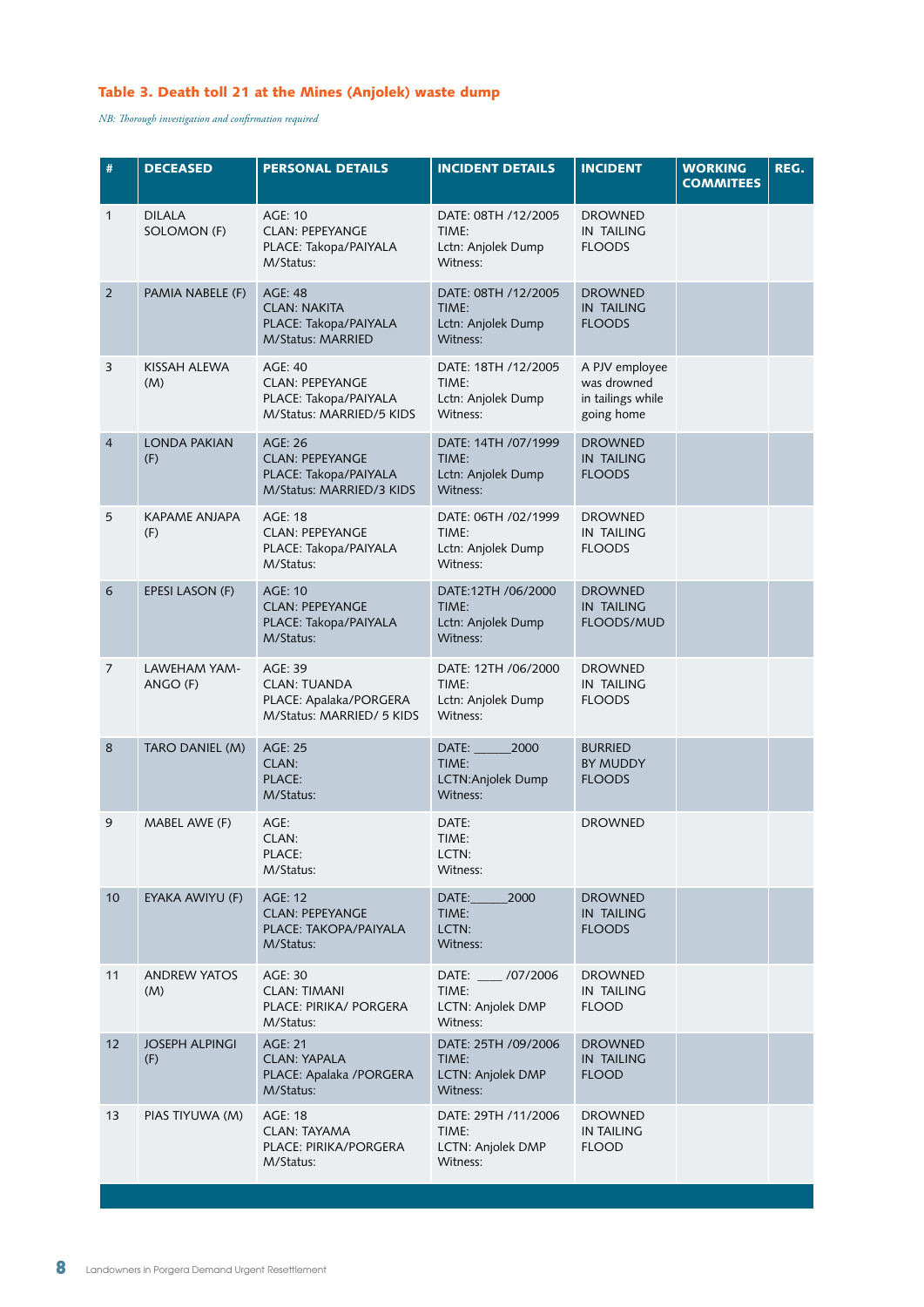

IMAGE LEFT: The Anjolek erodible dump where 21 people died by either drowning or sinking into the quick sand. PHOTO: Porgera Alliance



| 14 | <b>FRANDE EKEI (F)</b>     | <b>AGE: 22</b><br><b>CLAN: TIENI</b><br><b>PLACE: PIRIKA</b><br>M/Status:                         | DATE: 25TH /07/2007<br>TIME:<br>LCTN: Anjolek DMP<br>Witness:                   | <b>DROWNED</b><br><b>IN TAILING</b><br><b>FLOOD</b>                                       |  |
|----|----------------------------|---------------------------------------------------------------------------------------------------|---------------------------------------------------------------------------------|-------------------------------------------------------------------------------------------|--|
| 15 | <b>JOSI YOLO (F)</b>       | <b>AGE: 20</b><br><b>CLAN: AWA KOME</b><br>PLACE: NEKEYANGA<br>M/Status:                          | DATE: 18TH /09/2007<br>TIME:<br>LCTN: Anjolek DMP<br>Witness:                   | <b>DROWNED</b><br><b>IN TAILING</b><br><b>FLOOD</b>                                       |  |
| 16 | <b>SIMON OKAIPA</b><br>(M) | <b>AGE: 19</b><br><b>CLAN: HULUPA</b><br>PLACE: Apalaka / PORGERA<br>M/Status:                    | DATE:<br>TIME:<br>LCTN:<br>Witness:                                             | <b>DROWNED</b>                                                                            |  |
| 17 | PEYOTO KONGO               | <b>AGE: 39</b><br><b>CLAN: TAKAPIA</b><br>PLACE: Aspiringa/PORGERA<br>M/Status:                   | 2007<br>DATE:<br>TIME:<br>LCTN: Anjolek DUMP<br>Witness:                        | <b>SANK IN</b><br>QUICKSAND                                                               |  |
| 18 | <b>GUPA AROPE (M)</b>      | <b>AGE: 35</b><br><b>CLAN: WALE</b><br>PLACE: KEWAI/PORGERA<br>M/Status: MARRIED/ 3 KIDS          | DATE: 20/01/2008<br>TIME: 3PM<br><b>LCTN: Anjolek DMP</b><br>Witness: Newman, P | <b>COVERD BY</b><br><b>FLOOD &amp;</b><br><b>SEDIMENTS</b>                                |  |
| 19 | RAYMOND WAIPA<br>(M)       | AGE: 18<br>CLAN: Tuanda/Kewai wale<br>PLACE: Apalaka/Kewai<br>M/Status: Teenage                   | DATE: Mar15,2011<br>TIME: 6:30<br>LCTN: Anjolek dump<br>Witness: Hasley Pepa    | <b>DROWNED</b><br><b>WHEN</b><br><b>CROSSING</b><br><b>ANJOLEK MINE</b><br><b>TAILING</b> |  |
| 20 | LONA PUIYO (F)             | <b>AGE: 25</b><br><b>CLAN: TUANDA/MONAIN</b><br><b>PLACE: APALAKA</b><br><b>M/Status: MARRIED</b> | DATE: April 19,2011<br>TIME: 6:30 AM<br>LCTN: Anjolek dump<br>Witness:          | <b>COVERED &amp;</b><br><b>DROWN IN</b><br>THE ANJOLEK<br><b>MINE TAILINGS</b>            |  |
| 21 | <b>ENOCH PUIYO</b><br>(M)  | AGE: 8<br><b>CLAN: TUANDA/MONAIN</b><br>PLACE: APALAKA<br>M/Status: KID                           | DATE: April 19,2011<br>TIME: 6:30 AM<br>LCTN: Anjolek dump<br>Witness:          | <b>COVERED &amp;</b><br><b>DROWN IN</b><br>THE ANJOLEK<br><b>MINE TAILINGS</b>            |  |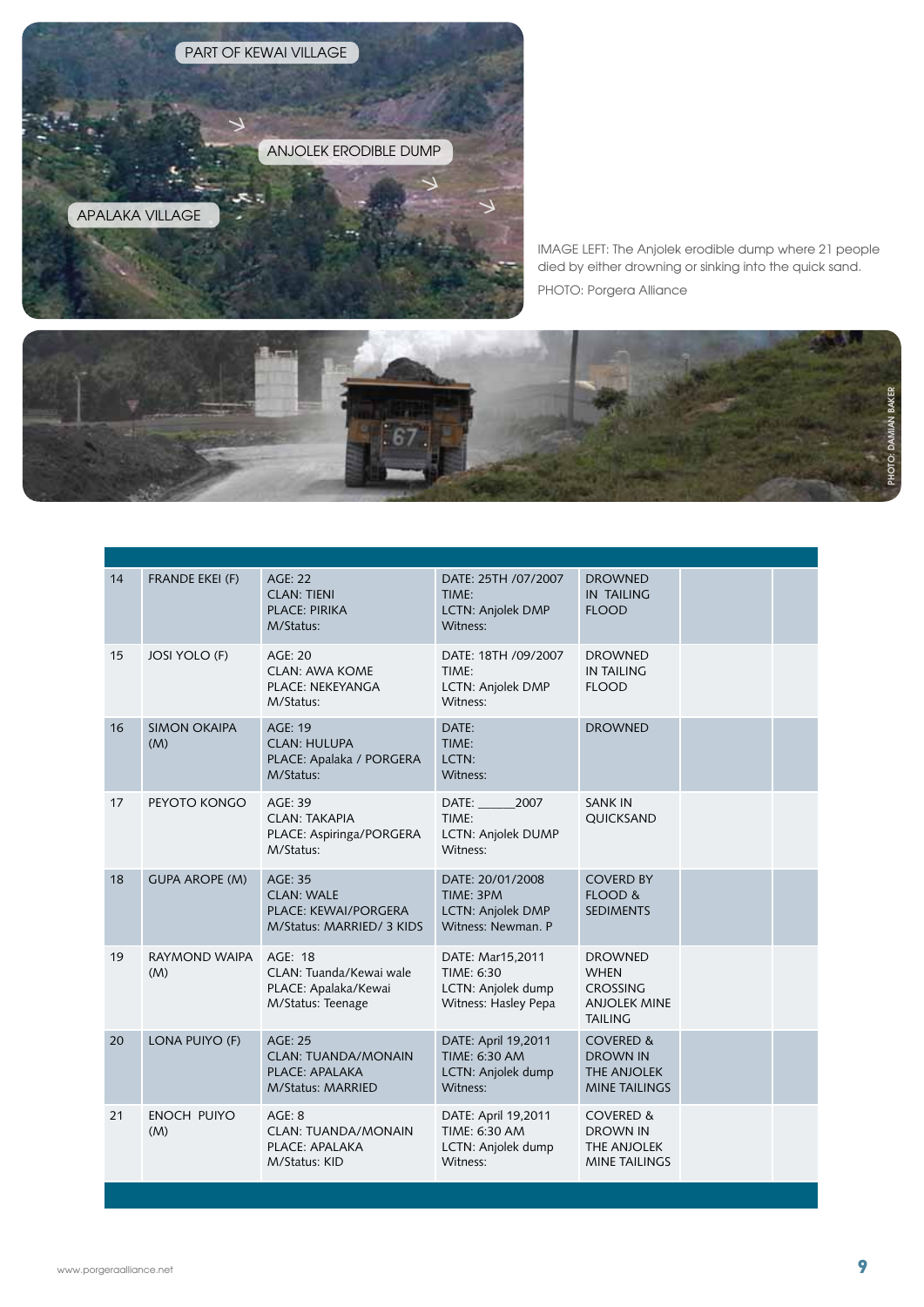Some affected persons have confronted the mine management or threatened to shut down the mine. They have even placed the deceased in front of the mines entrance in protest. In response to these protests Barrick has used heavy handed tactics including using the force of fully armed police and security personals on the local people. There have been occasions when they have used people in the same tribe to counter any plans against the mine – a divide and rule tactic.

In 2005, an investigation was commissioned by the National Executive Council (decision No. 275/2005) in response to a notice by the Landowners to sue the state and the miner on occurrence of deaths and injuries caused by the mine. The findings of the investigation have not been made public. The PLA have raised a complaint about the findings not being released publicly, they were later advised by the National Executive Council (NEC) that the findings would not be made public for national security reasons but that the recommendations will be implemented soon - the Porgera Landowners are still waiting for the implementation of these recommendations.

In August 2009, the PLA petitioned the national government demanding resettlement of the mineaffected communities as well as the payment of compensation for the deaths and injuries caused by the mine. Then Deputy Prime Minister (DPM) Dr. Puka Temu, in a letter following a round table discussion, advised that the resettlement issue would be considered. A steering committee was set up as a forum to discuss resettlement and compensation matters. Minister Temu said he would revisit the recommendations by the committee and where appropriate prepare an NEC submission to seek approval for government action and intervention. This promise was not acted upon before he lost his position as DPM.

During that time the deaths caused by the erodible dump (especially downstream from the Apalaka area) increased to 21. The erodible dump has taken the lives of 24 people in total.

#### 3.2 Apalaka, Kewai, Paitene and Timorop villages

Apalaka, Kewai, Paitene and Timorop villages located along the Anjolek erodible dump in the Special Mining Lease (SML) area of the mine are the most exposed to fatal tragedies, either by drowning or landslides.

Since mining started its first phase of operations in 1989, the villages along the Anjolek dump were never considered. Due to the mines socioeconomic and environmental impacts the villagers are under constant threat of being injured or dying in the dump and/or being physically assaulted, tortured, killed or raped by the mines security.

A resettlement Agreement was signed by a collective of landowners from the Apalaka village with the Barrick PJV in 2009. The agreement stated that the villagers would move elsewhere and live in temporary homes until Barrick PJV had built permanent homes for them. Under the agreement the villagers would be given food and shelter allowances. Their houses were dismantled or destroyed permanently. Months to years later the landowners are still waiting for their new homes promised in the agreement by Barrick. Some of these landowners have returned to the remaining section of the Apalaka village many other are permanently displaced.

One landowner said in frustration, 'the office of the Barrick PJV's Community Relations whether opened or closed has no officers to talk to regarding resettlement and land issues'.

In response one officer in the Barrick PJV's Community Relations Office said 'we lack staff to work on resettlement programs, we only have one geo-tech engineer to mark geo-technically affected areas to be considered for relocation'. He said 'the management is busy while one is still on field break...'.

#### 3.3 Other villages of the SML area

Other villages in the Special Mining Leased (SML) area and Leased for Mining Purpose (LMP) area are also affected by the mine.

#### Panadaka village

The Panadaka village is surrounded by the mines activities and exposed to pollution. Once an ancestral domain, the landowners lived off subsistence farming and small scale alluvial mining. The majority of their lands are now used up by the mining operation, while all the landowners have been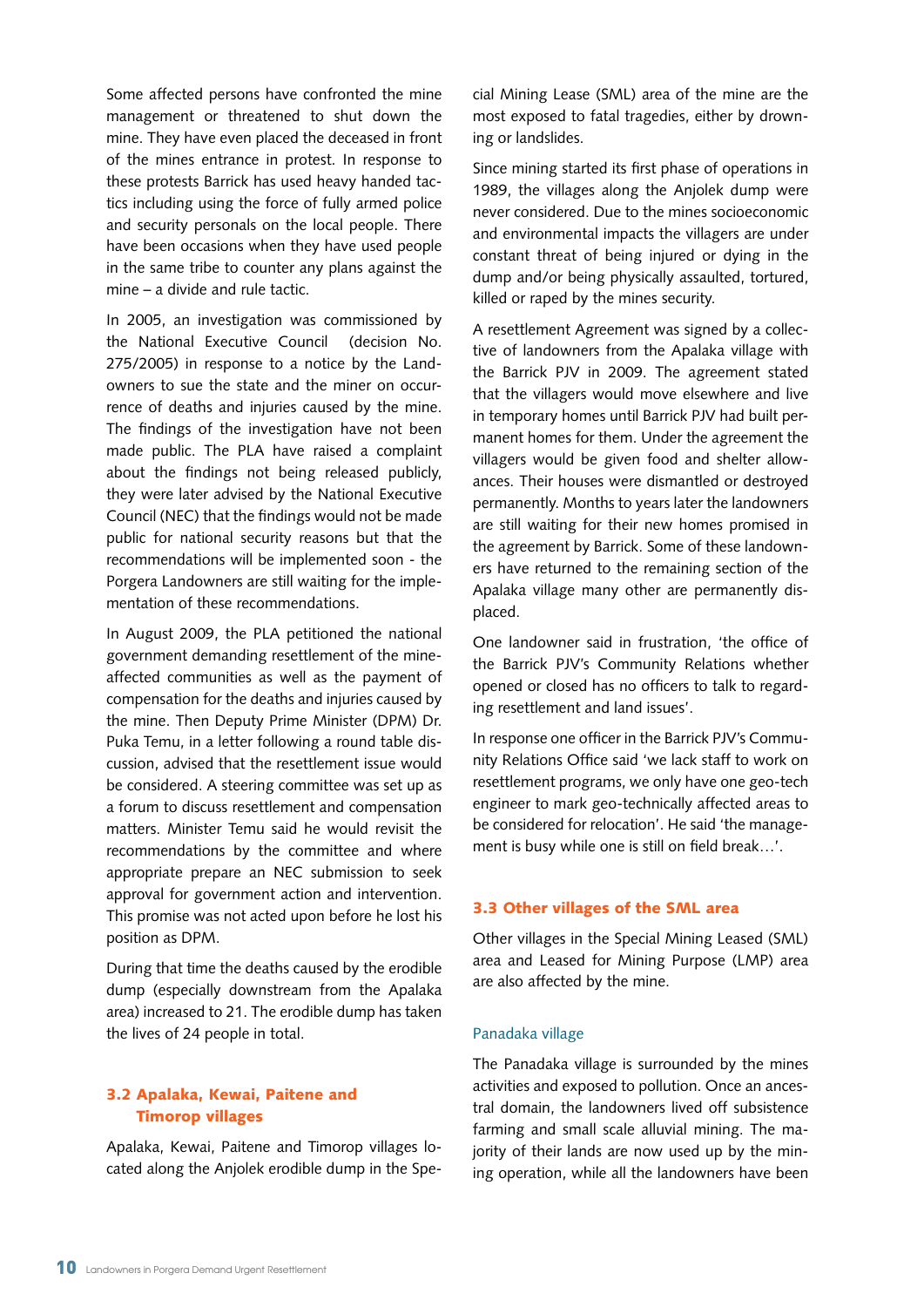

forced to share the remaining portion. There is no longer land for food gardening and their traditional gold panning sites are now covered up by mine debris. The landowners now rely on panning and scavenging for gold within the mine area, as a result many of them are attacked and abused by the mine security and are exposed to the mines chemicals that are discharged into the tailings.

In the month of July 2010, Barrick PJV's waste tailings caused significant health issues for local communities. Traditional alluvial gold miners from the Panadaka villages reported having bruises and burns on their bodies caused by the waste tailings.

#### Ungima Village

Ungima Village is yet another example of the Barrick PJV's abuses to indigenous peoples rights. The mine exploits underneath the village with its underground mining operations. The open pit which is expanding displaces fresh water, food gardens, local mining sites and reliable ecosystems. The noise from the seismic activities of the dynamic blasts and haul trucks also shake the houses to the point of collapsing. And the dust pollution accumulates on the drinking water tanks

IMAGE: This photo was taken when On April 27, 2009, More than 300 homes were burnt to the ground in a violent eviction of indigenous landowners by 200 police and military personnel. Barrick Gold had demanded that the land be cleared of local villagers

PHOTO: Porgera Alliance

TRADITIONAL HOUSES & GARDENS, UNGIMA VILLAGE

MOUTH OF UNDERGROUND MINE TUNNELS

PART OF MINE WORKSHOP

 $\overline{\downarrow}$ 

TOP PART OF OPEN PIT MINE

 $\downarrow$ 

PART OF MINE CAMP

PART OF PANDAKA VILLAGE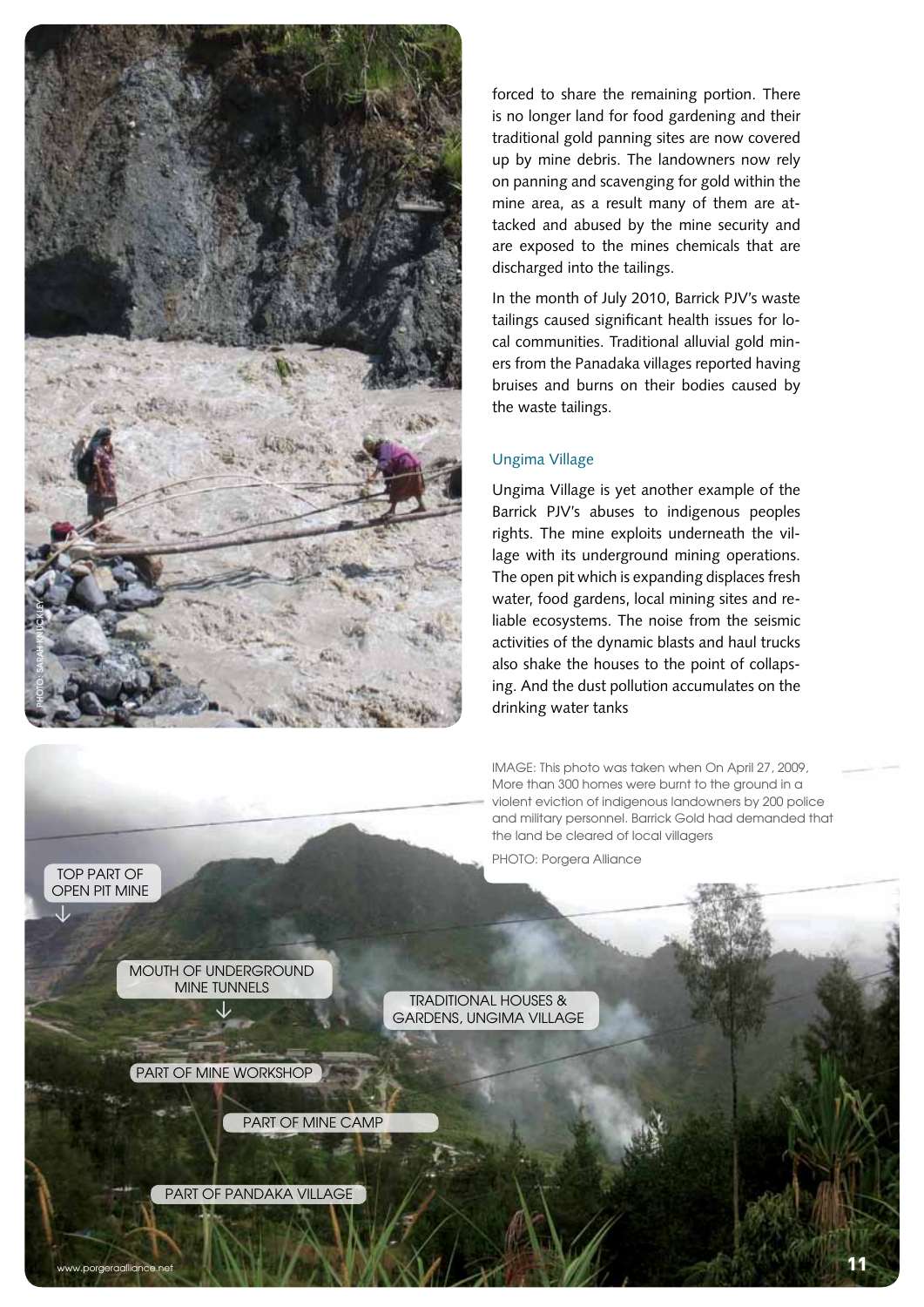# 3. DEMANDS FROM PORGERA LANDOWNERS

Relocation and compensation is the only way indigenous communities in the SML area will no longer be impacted by socio-economic, environmental and geo-technical issues.

### THUS THE PORGERA LANDOWNERS DEMAND THAT:

- 1. Barrick Gold Corporation and the Porgera Joint Venture (PJV) resettle the SML Communities away from the mine impact zones immediately to avoid further occurrences of deaths;
- 2. The Local, Provincial and National Government of Papua New Guinea and its Mining Department and Authorities seriously address the issue; and
- 3. Barrick/PJV to pay compensation for the injustice suffered thus far.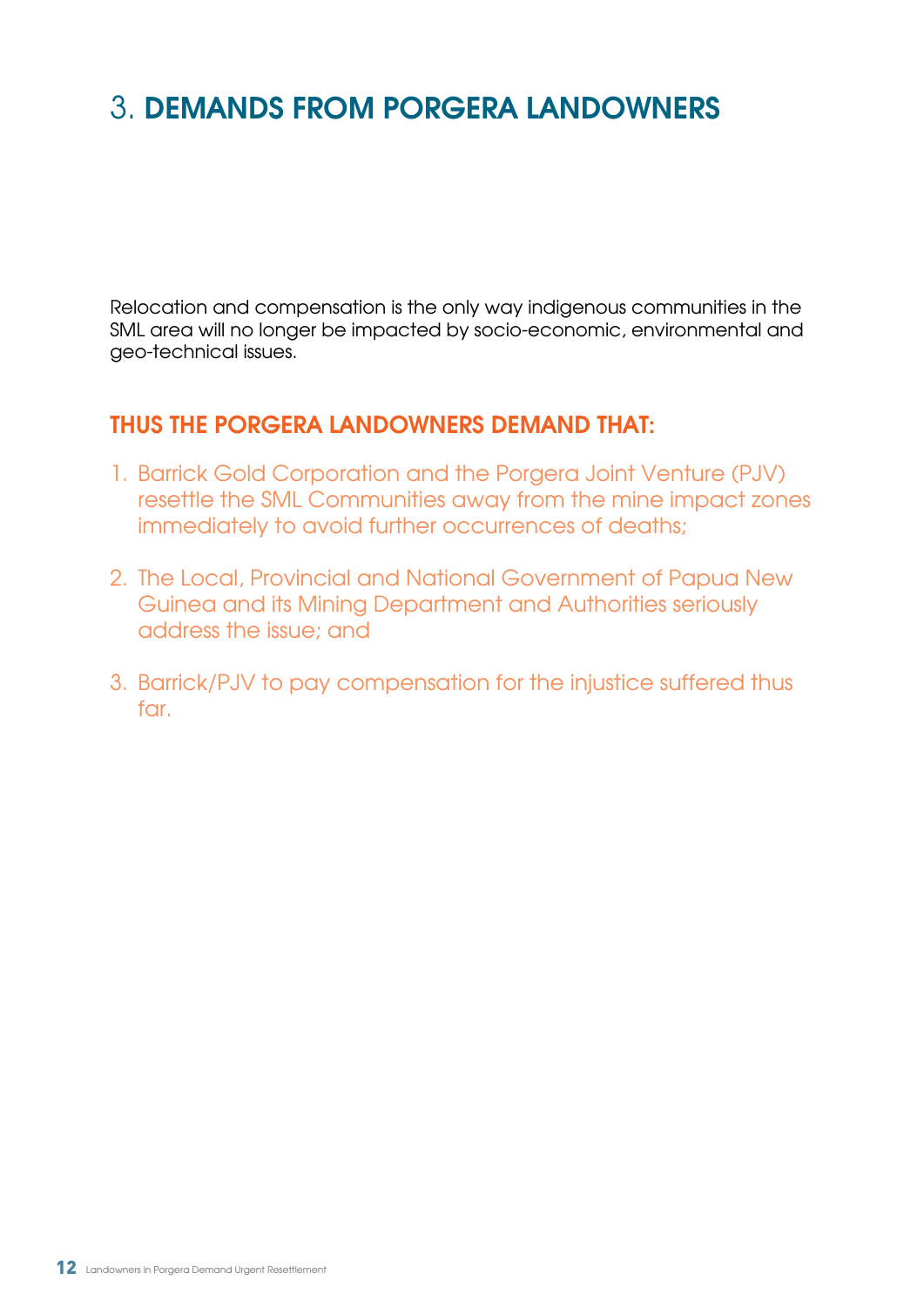### appendix i RECENT DEATH #1

#### Particulars of the Deceased

| Name:           | Raymond Waipa       |
|-----------------|---------------------|
| Age:            | 18 yrs              |
| Gender:         | Male                |
| Marital Status: | Single              |
| Village:        | Apalaka             |
| Tribe:          | Tuanda & Kewai Wale |

#### Particulars of Incident

| Date of incident:   | March 15, 2011                                                             |
|---------------------|----------------------------------------------------------------------------|
| Time of incident:   | $6:30$ am                                                                  |
| Location:           | Apalaka village - Anjolek erodible dump                                    |
| Witness:            | Haslev Pepa                                                                |
| Incident type:      | Drowned at the (Anjolek) mine waste tailing                                |
| Nature of incident: | Swallowed polluted wate, bodily harm by speeding water and died instantly. |

#### Incident Report

Hasley Waipa work up early at 6am in the morning of 15th March 2011, he left the Kewai village to cross the Ajolek mining debris dump and tailings to reach the Apalaka village. He successfully crossed some areas of the diverse flowing tailings but due to the strength of the flow of the river of tailings he chose to try and jump across a narrow width of it. Unfortunately, he slipped into the rapidly moving muddy water and died.

Hasley Pepa who was scavenging for gold along the waters found him floating and caught him by his clothes to drag him to the side, only to find him dead. Hasley called for help and many tribesmen arrived to take the deceased back home.

An additional river was diverted to the Anjolek Dump which caused an increase in the size and strength of the existing tailing flow forces. The cause of the death drowning.

#### THUS, VILLAGERS DEMAND THAT:

- 1. The mine provide the funeral and burial necessities
- 2. A meeting with the mining company be immediately set for that matter
- 3. Compensation be met by the mining company for damages
- 4. A foot bridge be constructed or otherwise the prolonged relocation program be immediately started.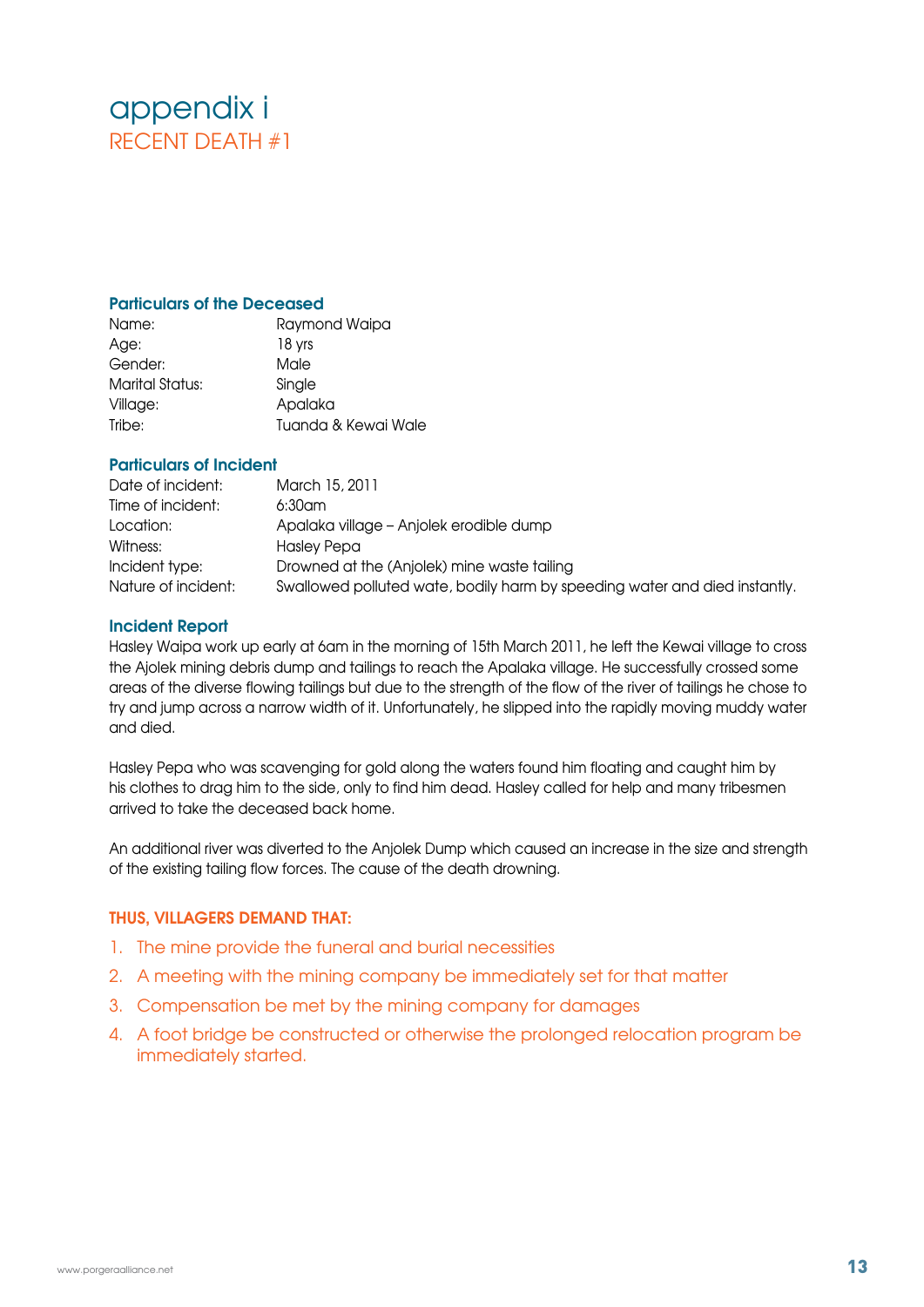### appendix ii RECENT DEATH #2

#### Particulars of the first Deceased

| Name:           | Lona Sakias Puyo |
|-----------------|------------------|
| Age:            | 25 yrs           |
| Gender:         | Female           |
| Marital Status: | Married          |
| Village:        | Apalaka          |
| Tribe:          | Tuanda/Monaini   |

#### Particulars of the first second Deceased

Age: 8 yrs Gender: Male Marital Status: None Village: Apalaka

Name: Enok. Sakias Puyo Tribe: Tuanda/Monain

#### Particulars of Incident

| Date of incident:   | April 19, 2011                                                          |
|---------------------|-------------------------------------------------------------------------|
| Time of incident:   | $6:30$ am                                                               |
| Location:           | Apalaka village - Anjolek erodible dump                                 |
| Witness:            | To be identified                                                        |
| Incident type:      | Covered by sliding erodible (Anjolek) mine waste tailing                |
| Nature of incident: | suffocated, swallowed debris bodily harm by mine debris, died instantly |

#### Incident Report

Lona Sakias Puyo and her younger brother Enoch woke up early at 6am in the morning of 19th April 2011 from the Kewai village to cross the Ajolek mine debris dump and tailing reach the Apalaka village). Lona successfully crossed some areas of the diverse flowing tailings, however, at one point they paused to discover ores containing gold along the mine tailings river. Unfortunately the erodible dump slipped and covered them in the waste river.

The cause of the death was suffocation by the erodible dump waste tailings falling on both Lona and Enoch.

#### THUS, VILLAGERS DEMAND THAT:

- 1. The mine provide the funeral and burial necessities
- 2. A meeting with the mining company be immediately set for that matter
- 3. Compensation be met by the mining company for damages
- 4. Either a foot bridge be constructed or the prolonged relocation program be immediately started.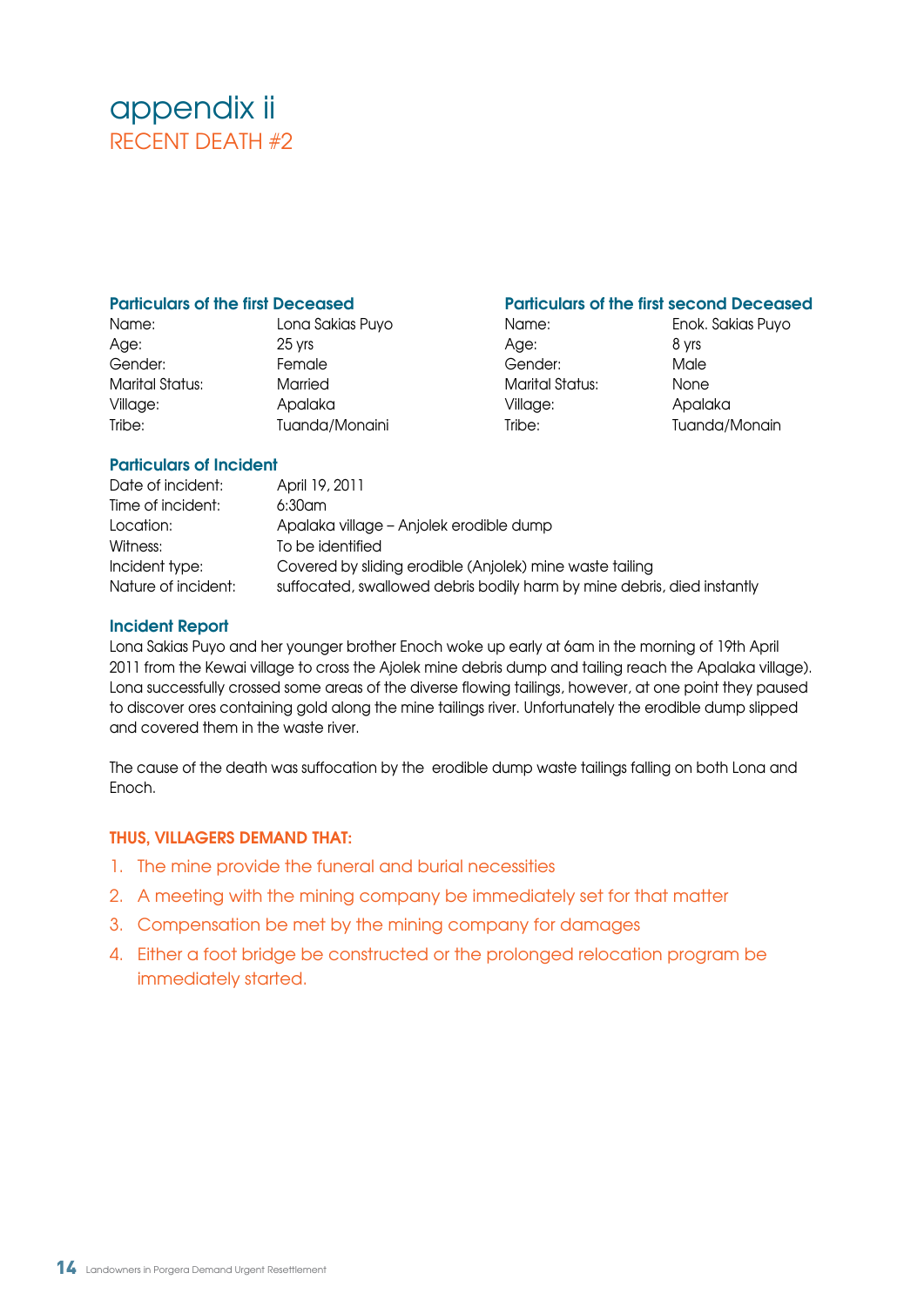

A child was found dead on April 25, 2011 in a pond caused by the Anawe dump. Statements and witness testimony have yet to be collected.

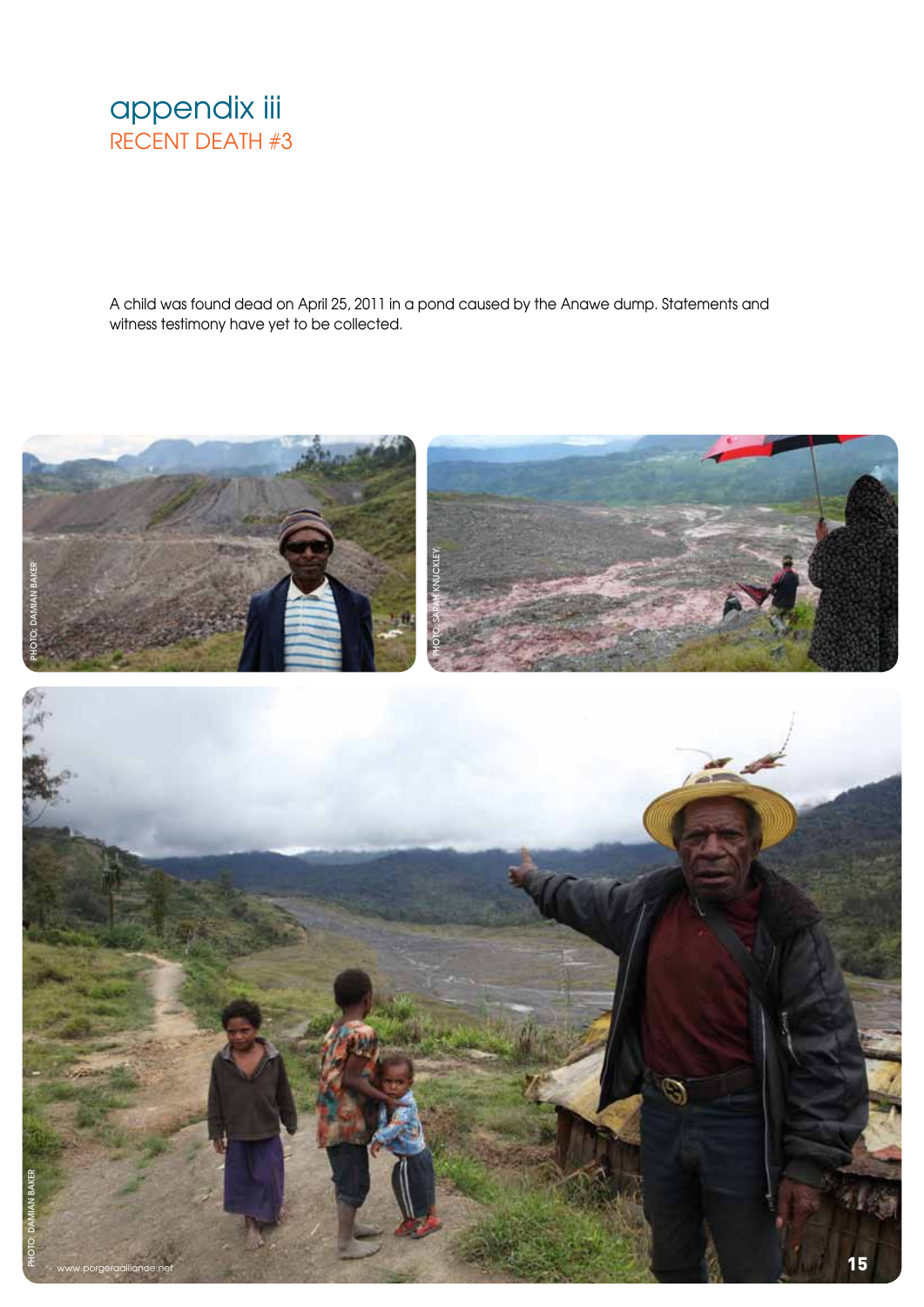### appendix iv PORGERA MINE. ERODIBLE DUMPS AND TAILINGS

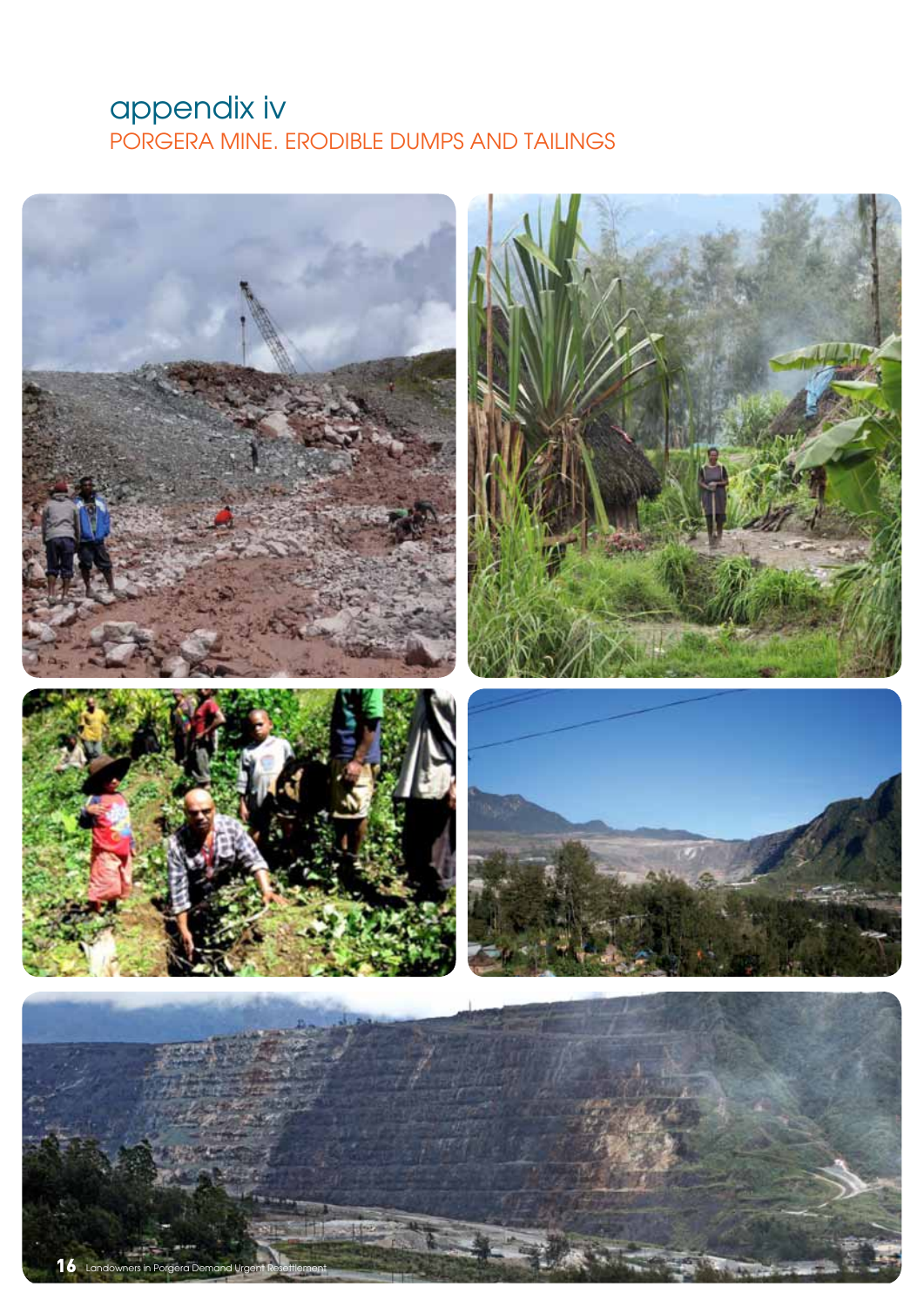

OPPOSITE PAGE [clockwise]: Community members looking for gold in toxic waste. Photo: Porgera Alliance, Barrick Gold's mine threatens community gardens. Photo: Damian Baker, Panadaka village. Photo: Porgera Alliance, Barrick Porgera Joint Venture (PJV) mine. Photo: Damian Baker, Chief Landowner, Mr. Nixon Mangape shows how the mines seismic activities have caused land slips in his garden at the Ungima village. Photo: Porgera Alliance.

THIS PAGE [clockwise]: Toxic discharge and untreated tailings spew out from Barrick's mine in Porgera. Photo: Porgera Alliance, Mine discharge runs through Ungima village while people are panning for gold. Photo: Damian Baker, In the month of July 2010, Barrick PJV's waste tailings caused instant and significant sores on people's skin as seen in this photo of a woman's fingers who were poisoned while panning for gold. Photo: Porgera Alliance, Community from the Panadaka village panning for gold reported bruises and burnings on their skin caused by the toxic tailings. Photo: Porgera Alliance.